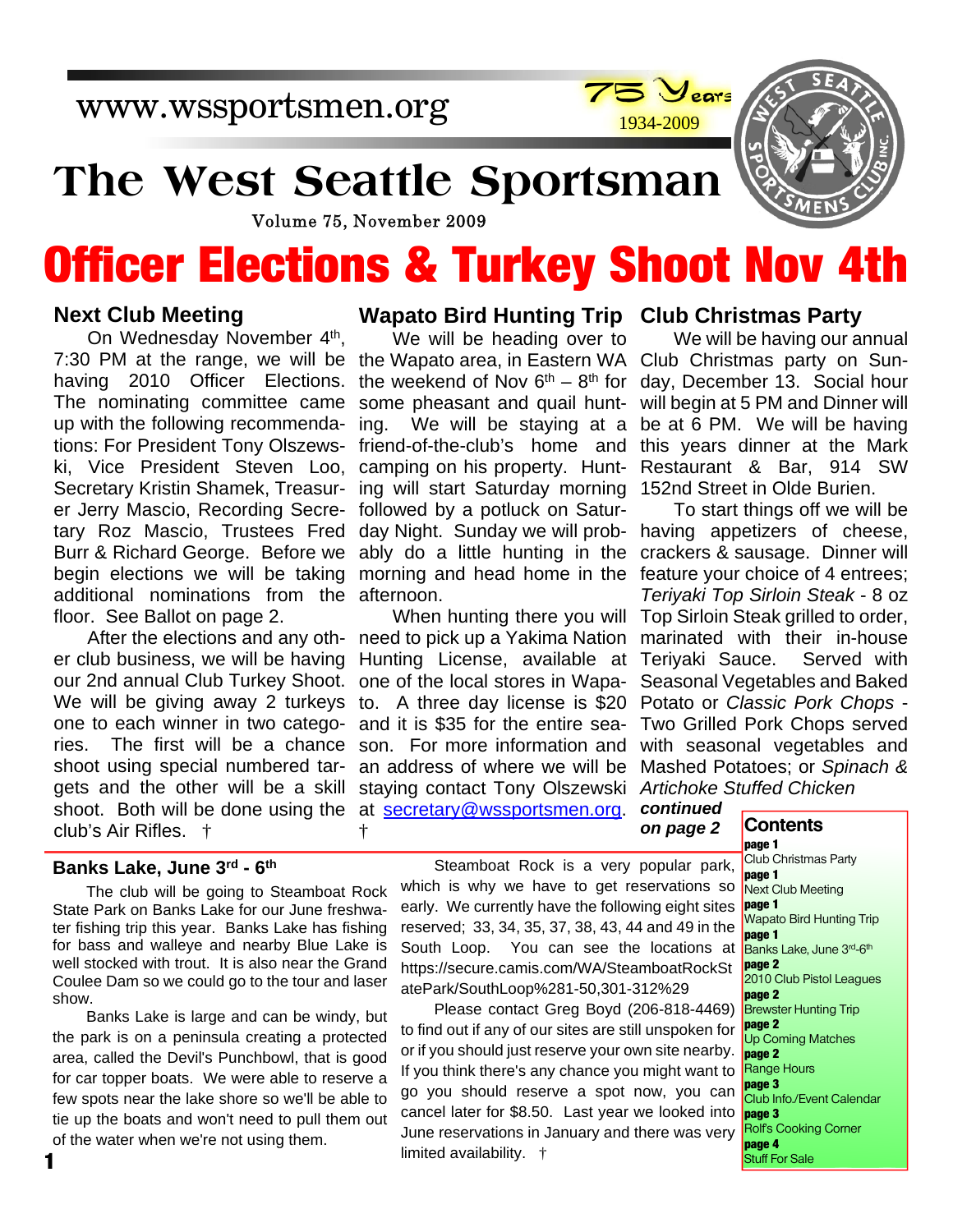*Club Christmas Party from page 1 Breast -* Chicken Breast lightly pan fried, then stuffed with Cheese, Spinach & Artichoke Hearts and finished in the oven, Served with Mashed Potatoes and Seasonal Vegetables; or *Classic Caesar Salad with Chicken* - Hearts of Romaine, Croutons and Parmesan tossed with Classic Dressing Garnished with Parmesan Crisp, Artisan Olives and Lemon Wedge and topped with Grilled Chicken, served with Rolls.

All dinners come with Soup of the Day or House Salad. Complimentary Soda, Coffee & Tea - No Host Bar. Holiday dessert provided by West Seattle Sportsmen's Club.

Price is \$30.00 per person (this includes tax & gratuity) and must be received no later than December 6th.

Make checks payable to WSSC and mail to: West Seattle Sportsmen's Club, P. O. Box 16258, Seattle, WA 98116.

We will be having a Gift Exchange for those who wish to participate. Bring a wrapped gift with a value of \$10 to contribute to Santa's bag. Only those that bring a gift will receive one. It is always fun to see if the gift you brought is one of the ones everybody wants. We hope to see you there! †

### **2010 Club Sponsored Pistol Leagues**

Next year Rob Cozens we will be putting on some pistol shooting opportunities at the range, starting with a Winter Conventional 22 Pistol League. The League dates will be Jan 7, 14, 21, 28, Feb 4, 18, 25 & Mar 4.

During the summer we will hold our Summer Air Pistol League. This will be Jun 22, 29, Jul 6, 13, 20, 27, Aug 3, 10, 17, 24, 31 & Sept 14.

Starting in the Fall will be another Conventional 22 Pistol League. The League dates will be Sept 28, Oct 5, 12, 19 & 26.

For more information on any of these leagues or to register please contact Rob Cozens 206- 852-9305, rccozens@msn.com.

We will also be having our usual Spring 22 Pistol League put on by the Rainier Valley Gun Club. More information on this will be posted when available.  $\dagger$ 

#### **Brewster Hunting Trip**

A few of us went to Brewster for Quail hunting on opening weekend. We only saw 4 Quail and a few Hungarian Partridge over the whole weekend. Cam managed to get a Hun, but the few Quail we saw lived to be hunted another day. We just did not see near as many birds this *Continued on Page 4*

#### **Up coming Small Bore & Air Matches**

| Nov 14           | Puyallup            | JORC (West)                                   |
|------------------|---------------------|-----------------------------------------------|
| <b>Nov 14</b>    | <b>West Seattle</b> | Air Pistol and Standard Pistol Club Matches   |
| Dec <sub>5</sub> | Olympia             | JOARC (West)                                  |
| Dec 12           | <b>West Seattle</b> | Air Pistol and Standard Pistol Club Matches   |
| Jan 9            | <b>West Seattle</b> | Air & Standard Pistol Club Match              |
| Jan 16           | <b>West Seattle</b> | 2010 NRA International Free Pistol & Standard |
|                  |                     | <b>Pistol Sectional</b>                       |
| Jan 30           | <b>West Seattle</b> | 2010 NRA Indoor Conventional Pistol Sectional |
|                  |                     | & WA State Indoor Conventional Championship   |
| Feb 6            | <b>West Seattle</b> | 2010 NRA International Air Pistol Sectional   |

Volume 75, November 2009

| <b>Ballot</b><br><b>WSSC 2010 Officer Elections</b><br>Vote for one in each position                                                                    |  |  |
|---------------------------------------------------------------------------------------------------------------------------------------------------------|--|--|
| except Trustee vote for two.                                                                                                                            |  |  |
|                                                                                                                                                         |  |  |
| <b>President</b><br>Tony Olszewski                                                                                                                      |  |  |
| Write in                                                                                                                                                |  |  |
| <b>Vice President</b>                                                                                                                                   |  |  |
| Steve Loo                                                                                                                                               |  |  |
| Write in                                                                                                                                                |  |  |
|                                                                                                                                                         |  |  |
| <u>Secretary</u><br><b>Kristin Shamek</b>                                                                                                               |  |  |
|                                                                                                                                                         |  |  |
| Write in<br>П                                                                                                                                           |  |  |
| <b>Recording Secretary</b>                                                                                                                              |  |  |
| Roz Mascio                                                                                                                                              |  |  |
|                                                                                                                                                         |  |  |
| Write in                                                                                                                                                |  |  |
| <b>Treasurer</b>                                                                                                                                        |  |  |
| Jerry Mascio<br>П                                                                                                                                       |  |  |
| Write in                                                                                                                                                |  |  |
| Ш<br><b>Trustee (Vote for 2)</b><br>П                                                                                                                   |  |  |
| Fred Burr                                                                                                                                               |  |  |
| Richard George                                                                                                                                          |  |  |
| Write in                                                                                                                                                |  |  |
|                                                                                                                                                         |  |  |
| Write in<br>П<br>П                                                                                                                                      |  |  |
|                                                                                                                                                         |  |  |
|                                                                                                                                                         |  |  |
|                                                                                                                                                         |  |  |
|                                                                                                                                                         |  |  |
| <b>Range Hours and Activity</b><br>Monday - Small Bore - 6 PM, Tuesday -<br>Fall 22 Pistol, Wednesday - Juniors -<br>Call Fred Burr at 206-935-4883 for |  |  |

**2** www.wssportsmen.org The West Seattle Sportsman

Cost: Adult members \$2.00, non- mem-

information.

bers \$4.00, Juniors \$1.00.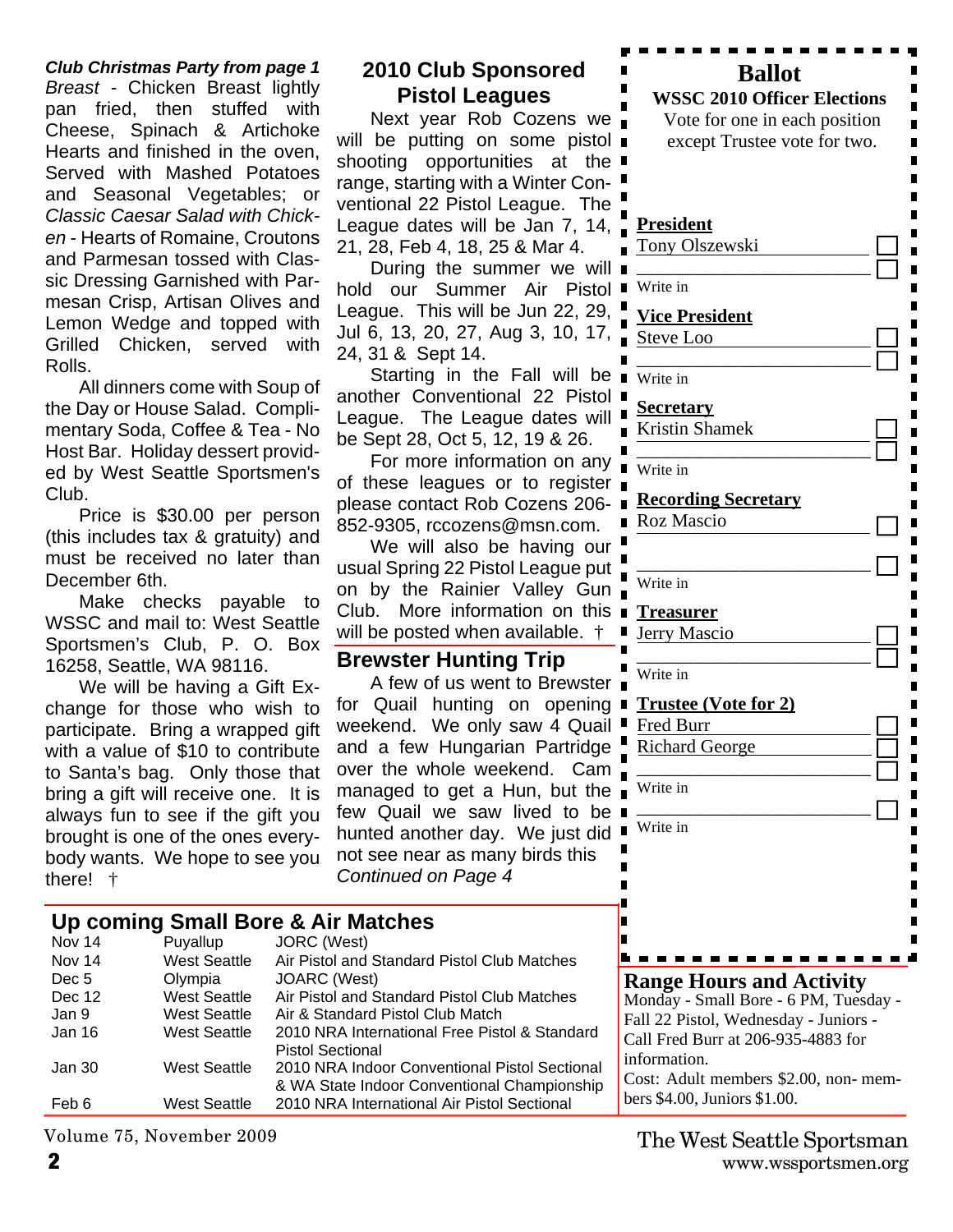#### **The West Seattle Sportsmen's Club Sponsors of the Roger Dahl Rifle Training Range**

| President – Cam Robison    |
|----------------------------|
| Vice Pres. – Steve Loo     |
| Secretary – Tony Olszewski |
| Treasurer – Tom Kocir      |
| Rec. Sec. – Roz Mascio     |
|                            |

# Jerry Mascio<br>Fred Burr

#### **OFFICERS TRUSTEES LIFE TIME MEMBERS**

206-431-8337 Greg Boyd 206-965-9629 Fred Burr<br>Jerry Mascio 206-719-3528 Ernie Frev 425-226-5643 Fred Burr 206-935-4883 Frank Novito Treasurer – Tom Contact us at: info@wsportsmen.org<br>206-719-3529 Contact us at: info@wsportsmen.org Contact us at: info@wssportsmen.org



Rolf's Cooking Corner

### **CASTAWAY FISH**

*Fish wrapped in banana leaf or other sturdy leaf, parchment paper - or let's get real: good old aluminum foil.*

Makes 4 servings.

Ingredients:

1 1/2 to 2 pounds mild-flavored fresh white fish

Sea salt

Freshly ground black pepper

4 tsp olive oil

3 tbs chopped basil or parsley

2 cloves garlic

1 cup halved cherry tomatoes

4 tsp capers, rinsed, or chopped kalamata olives

Method: 1. Cut the fish into serving-size pieces, 6 to 8 ounces each. Rinse in cool water and pat dry.



2. Sprinkle sea salt and freshly ground black pepper generously on both sides.

3. Place each piece on a banana leaf or  $\Gamma$ other large sturdy leaf, near one end, leav-

ing enough to fold easily over the fish; or  $<sup>[</sup>]$ </sup> use a square of parchment paper or aluminum foil.

4. Drizzle 1 tsp olive oil over each piece.

5. Sprinkle 2 tsp chopped basil or parsley over each piece.

6. Over medium heat, sauté 2 cloves of garlic, chopped or thinly sliced, until fragrant and golden but not brown.

*Continued on page 4*

| <b>Events</b>   |  |
|-----------------|--|
| <b>Calendar</b> |  |

| Nov 4 <sup>th</sup> - Club Meeting,                |
|----------------------------------------------------|
| <b>Officer Elections,</b>                          |
| <b>Turkey Shoot</b>                                |
| Nov 6 <sup>th</sup> -8 <sup>th</sup> - Wapato Bird |
| <b>Hunting Trip</b>                                |
| Nov 18 <sup>th</sup> - Board Meeting               |
| Dec 13th - Club Christmas                          |
| Party                                              |
| Dec ? - Board Meeting                              |
| Jan 6 - Club Meeting                               |
| Jan 20 - Board Meeting                             |
| Feb 6 - Big Game Dinner                            |
|                                                    |

If you have any ideas for programs to have at the club meetings or any good outing ideas let one of the Officers or Trustees know. You may contact us at: info@wssportsmen.org †

\_ \_ \_ \_ \_ \_ \_ \_ \_ \_ \_ \_ \_ \_ \_ \_

| <b>New</b>                                                                                                                                                                                                                                                                                                                                    | <b>MEMBERSHIP APPLICATION</b><br><b>Renewal</b> |  |  |  |
|-----------------------------------------------------------------------------------------------------------------------------------------------------------------------------------------------------------------------------------------------------------------------------------------------------------------------------------------------|-------------------------------------------------|--|--|--|
| <b>WEST SEATTLE SPORTSMEN'S CLUB</b>                                                                                                                                                                                                                                                                                                          |                                                 |  |  |  |
|                                                                                                                                                                                                                                                                                                                                               | Date                                            |  |  |  |
| propagation and conservation of game birds, game animals, and fish in the State of Washington, do hereby apply<br>for membership in the WEST SEATTLE SPORTSMEN'S CLUB and tender herewith the sum of \$                                                                                                                                       |                                                 |  |  |  |
| payment of one year's dues.<br>"I solemnly swear that I will abide by the Constitution and By-Laws of the West Seattle Sportsmen's Club and<br>help in its up-building and I will not willfully disobey the Game Laws wherever I fish or hunt. I will always be<br>a true sportsman both in the field and to my brother members at all times. |                                                 |  |  |  |
|                                                                                                                                                                                                                                                                                                                                               | If you would like to<br>receive the Club        |  |  |  |
| Street Address No. 1996. The Street Address No. 1997.                                                                                                                                                                                                                                                                                         | newsletter by email                             |  |  |  |
|                                                                                                                                                                                                                                                                                                                                               | check here.                                     |  |  |  |
| Phone Renail Renail Phone Renail Renail Phone Renail Renail Renail Renail Renail Renail Renail Renail Renail Renail Renail Renail Renail Renail Renail Renail Renail Renail Renail Renail Renail Renail Renail Renail Renail R                                                                                                                |                                                 |  |  |  |
| (New Only)                                                                                                                                                                                                                                                                                                                                    |                                                 |  |  |  |
| The West Seattle Sportsman                                                                                                                                                                                                                                                                                                                    | Volume 75, November 2009                        |  |  |  |

www.wssportsmen.org **3** The West Seattle Sportsman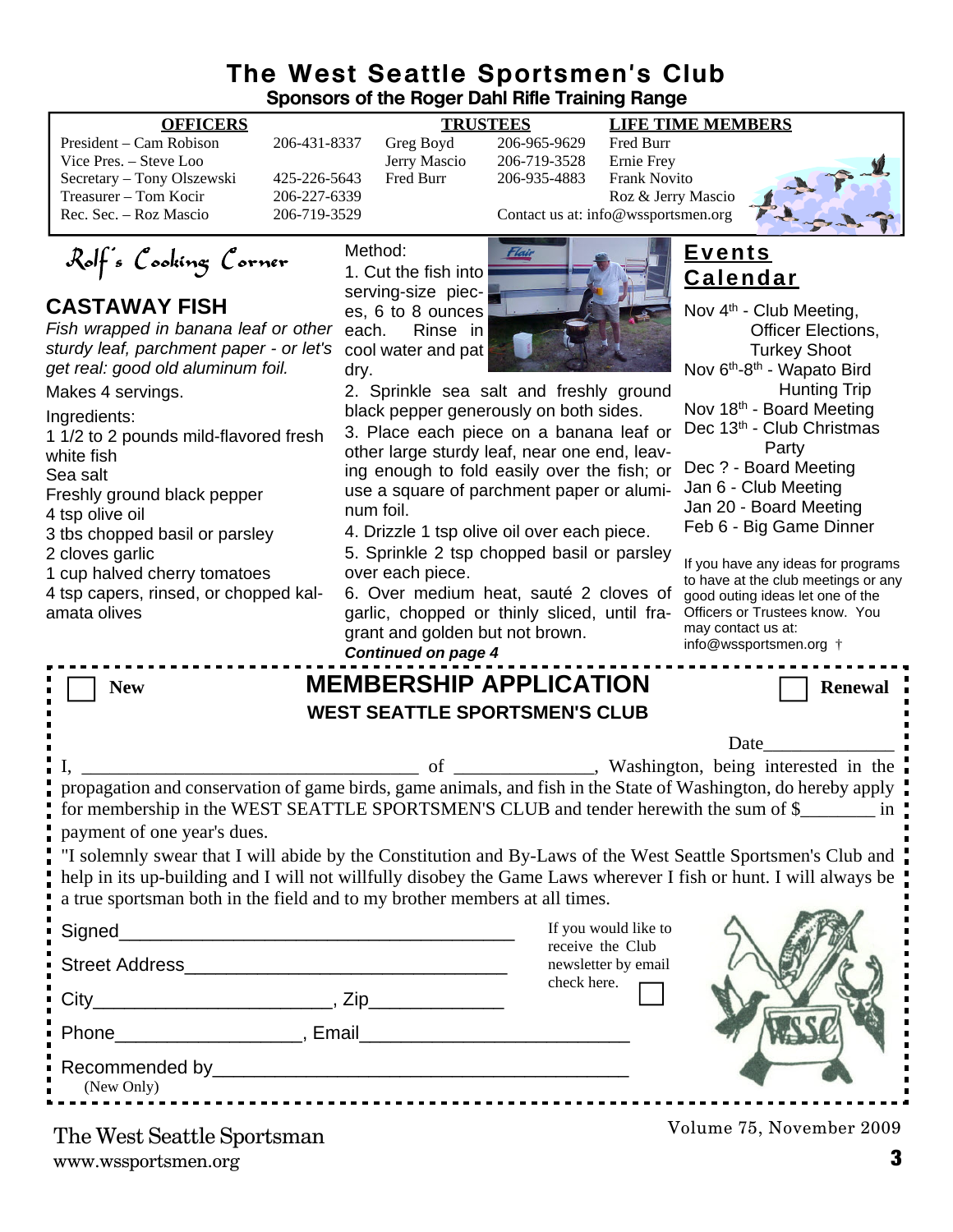### **Stuff For Sale**



**For Sale** - Club Logo items available; hats \$15.00, shirts and other items available too. We have a few special 75<sup>th</sup> Anniversary Logo hats available also. Contact Tony at the club meetings, by email at secretary@wssportsmen.org or by phone at 425-226-5643.

If you, or a WSSC supporter, have something you would like to list in this section please send an email to "info@wssportsmen.org" listing the item or items you would like to sell, the price, and your contact information. Put "Stuff For Sale" in the Subject line of your email. Keep in mind that this comes out only once a month. In order to be listed in the coming month's newsletter you will need to have your ad emailed to us no later than the  $20<sup>th</sup>$  of the prior month.....<sup>†</sup>

#### *Brewster Hunting Trip from Page 2* year as in the past.

fore it got him (nice shooting fragrant and golden but not brown. John, one of our newer members, got a Rattlesnake be-Tex). †



Above John's Rattlesnake & below Manny Shows off Cam's Hungarian Partridge.



#### Volume 75, November 2009 4

#### *Rolf's Cooking Corner from page 3*

6. Over medium heat, sauté 2 cloves of garlic, chopped or thinly sliced, until

7. Add the halved cherry tomatoes to the pan and cook for about 2 minutes until they soften slightly.

8. Add the capers or chopped kalamata olives to the pan and stir for 1 minute.

9. Remove from the heat and place equal amounts on each portion offish.

10. Fold the short end of the leaf over the fish.

11. Fold the other sides up over the fish to capture the juices and tie with a long stem of grass, green onion or kitchen string, or seal tightly in parchment or foil. 12. Place on a baking sheet and slip into an oven preheated to 400° (or into the coals of your fire if you prefer) for 12 to 15 minutes.

13. Check for doneness, and continue cooking if necessary. When they are almost the way you want them, remove the packets from the oven. They will continue to cook. †



The West Seattle Sportsmen's Club P.O. Box 16258 Seattle, WA 98116



## **First Class Mail**